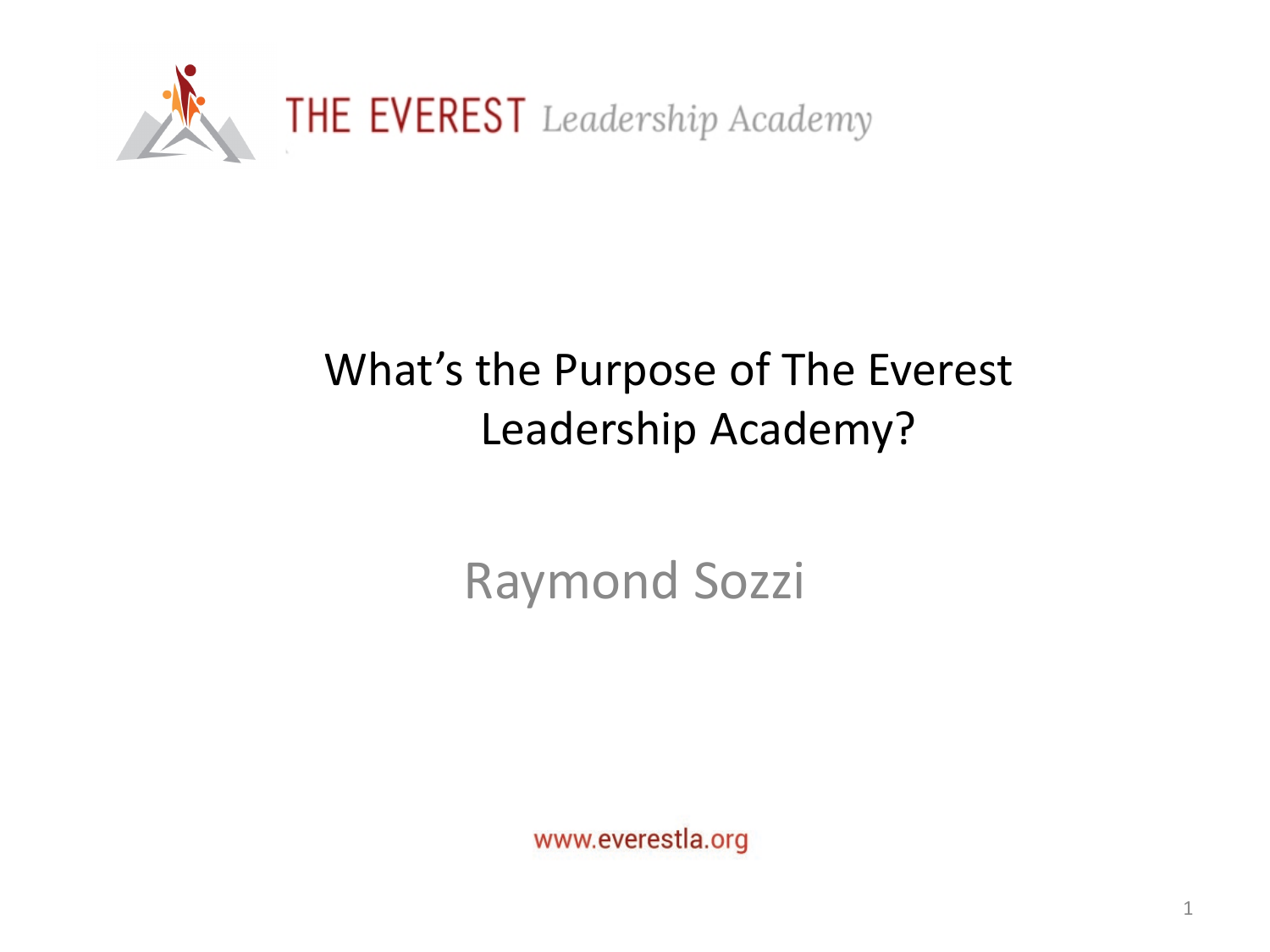

### What's the purpose of the Academy?

- We embrace academic excellence and focus on developing leadership skills:
	- □ We support and encourage academic excellence taught in brick- and-mortar classrooms where the main focus is on subject matter skills (the hard skills such as math, science, etc.)
	- $\Box$  We focus on leadership skills (the soft skills such as attitude, character, work ethic, self-awareness, social awareness, etc.). We reinforce and augment these skills that may also be taught in the classroom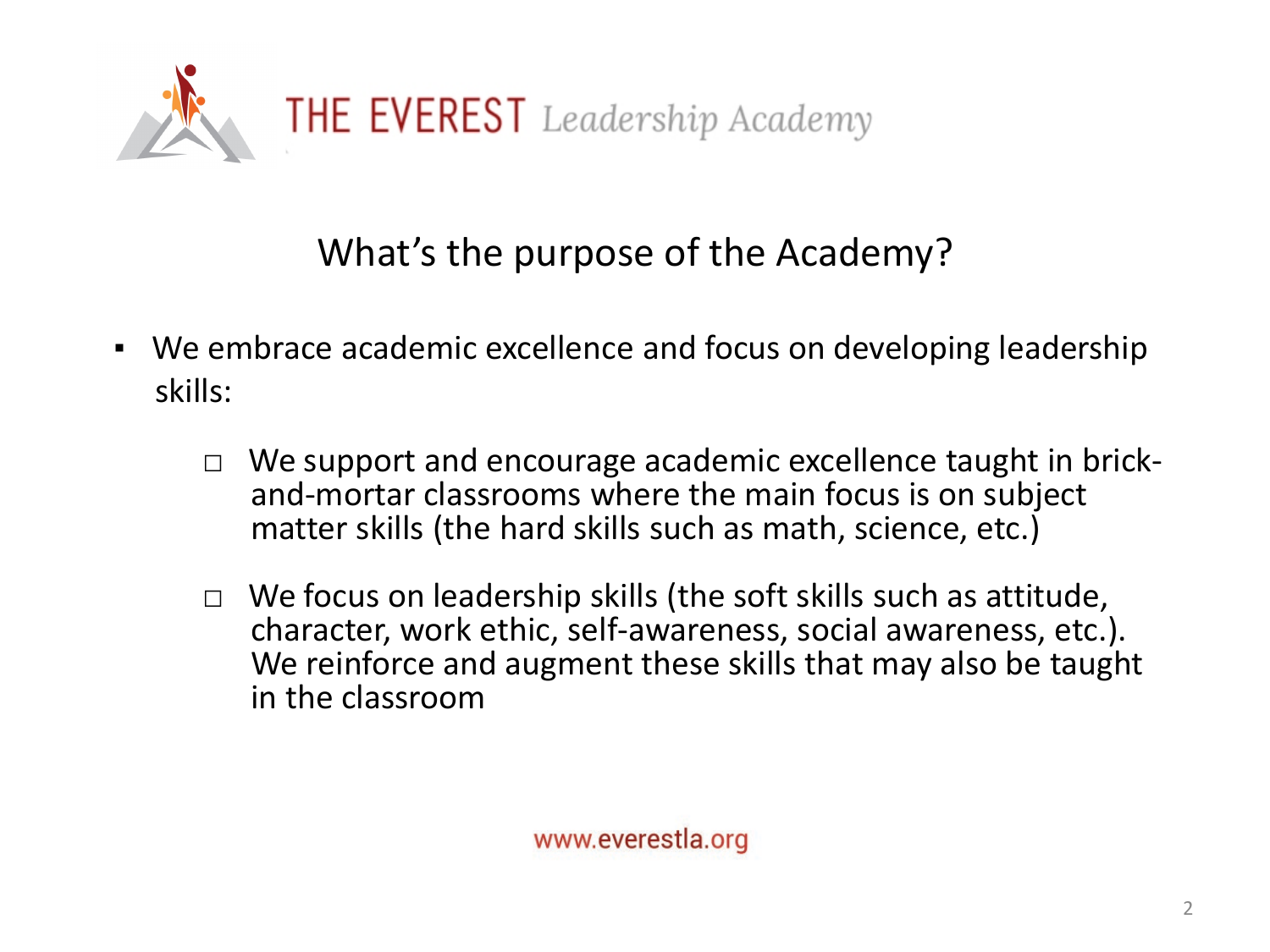

#### What activities will students get to do?

- Participate in monthly workshop sessions given by seasoned leaders who have been there and done that
- Visit companies in NYC and engage with business leaders
- Meet with college students who are role models listening to their stories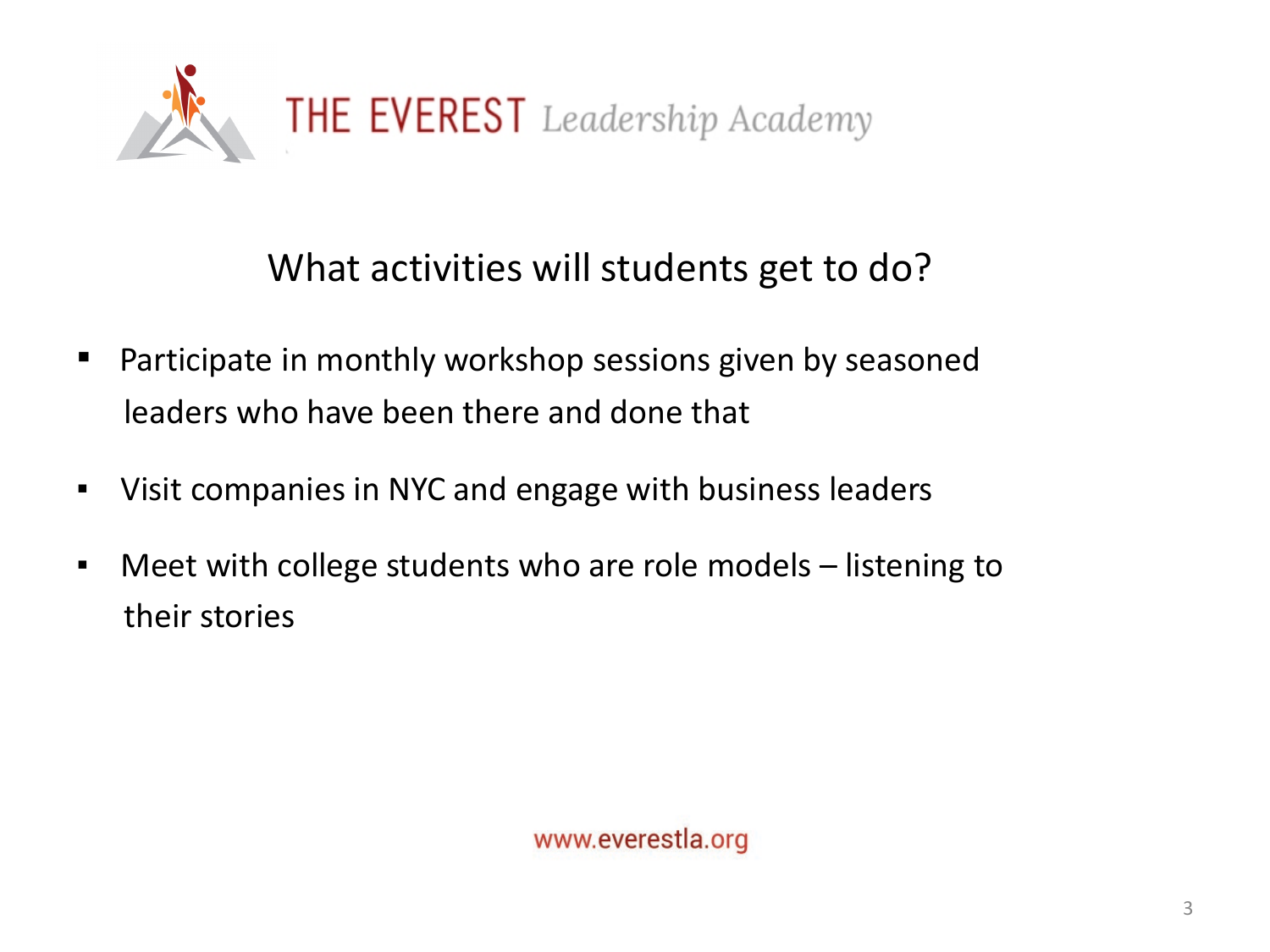

## How will the Academy help students build their leadership?

- By focusing on the four skills of EQ (Emotional Intelligence):
	- $\Box$  Self awareness
	- $\Box$  Self management
	- □ Social awareness
	- □ Relationship management
- By engaging with mentoring leaders who have been there and done that

"*At the Academy we teach that 80% of leadership is a firm handshake and a sincere (caring) smile"*

www.everestla.org